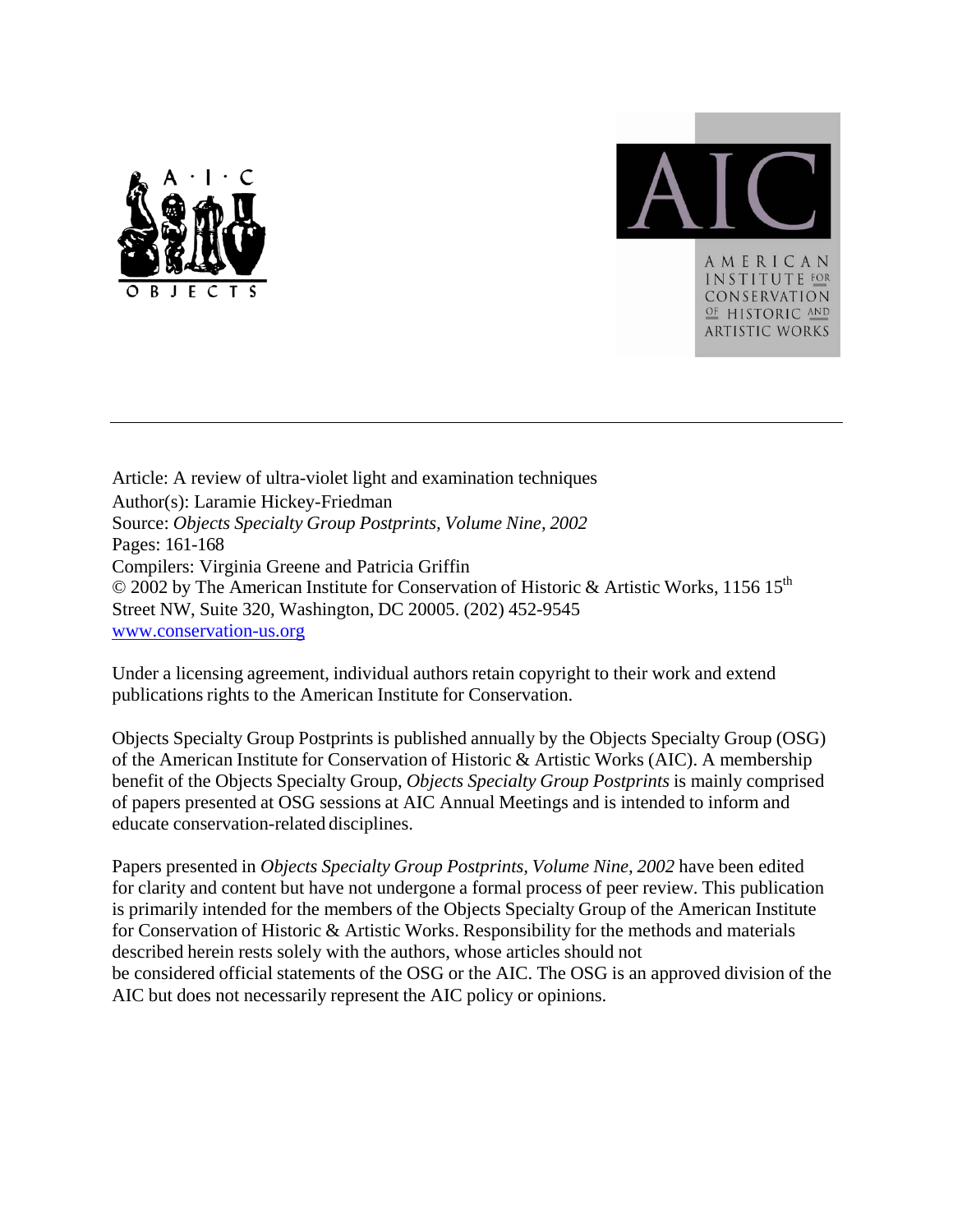# **A REVIEW OF ULTRA-VIOLET LIGHT AND EXAMINATION TECHNIQUES**

Laramie Hickey-Friedman

## **1. Introduction**

This presentation topic will include a brief history of ultra-violet light technology, fluorescence, and the introduction of UV examination into conservation via museums, concluding with a discussion of current research involving UV examination and possibilities for qualitative analysis. During a review of technical reports numerous notations appeared which identified restoration materials by the color of the fluorescent reflectance. Only in a handful of the reports were the materials analyzed for definitive identification. The remainder relied on visual identification. It is the author's desire to re-address this common, non-destructive technique and evaluate its usefulness and limitations in comparison to similar analytical techniques and review specifications for both qualitative and quantitative examination studies.

# **2. History**

Fluorescence is named from the mineral fluorite, which has a faint, yet visible blue glow in response to the ultraviolet in sunlight. Possibly the earliest recorded case of fluorescence dates to the early 17th century. An alchemist, Vincenzio Cascariola, prepared a compound of phosphorescent barium sulphide (known as Bologna Phosphorus) by burning barite. An account of Cascariola's compound was published by a Professor La Galla, who had learned of the substance from Galileo (Marfunin 1979:143).

It was not until the mid 1800's that methodical scientific studies of fluorescence were undertaken. In 1810 The German romanticist Goethe noted that some minerals fluoresced. Early scientific experimenters including Sir David Brewster and Sir John Herschel identified the fluorescent phenomena as variations on known properties of light such as diffusion and dispersion (Robbins 1983: 3-13).

Repeating Goethe's work, Sir George Stokes, recognized as the discoverer of fluorescence, observed fluorite glowing from the middle of the violet region into the apparently dark space beyond (i.e. the ultraviolet band) when exposed to a spectrum created by natural sunlight. Stokes called this new physical property fluorescence after the mineral he had examined (Dake and De Ment 1941: 1-7; Radley and Grant 1954: 4-10).

# **2.1 Lamps**

Early development of fluorescent lamps included the iron arc lamp, in 1903, which was capable of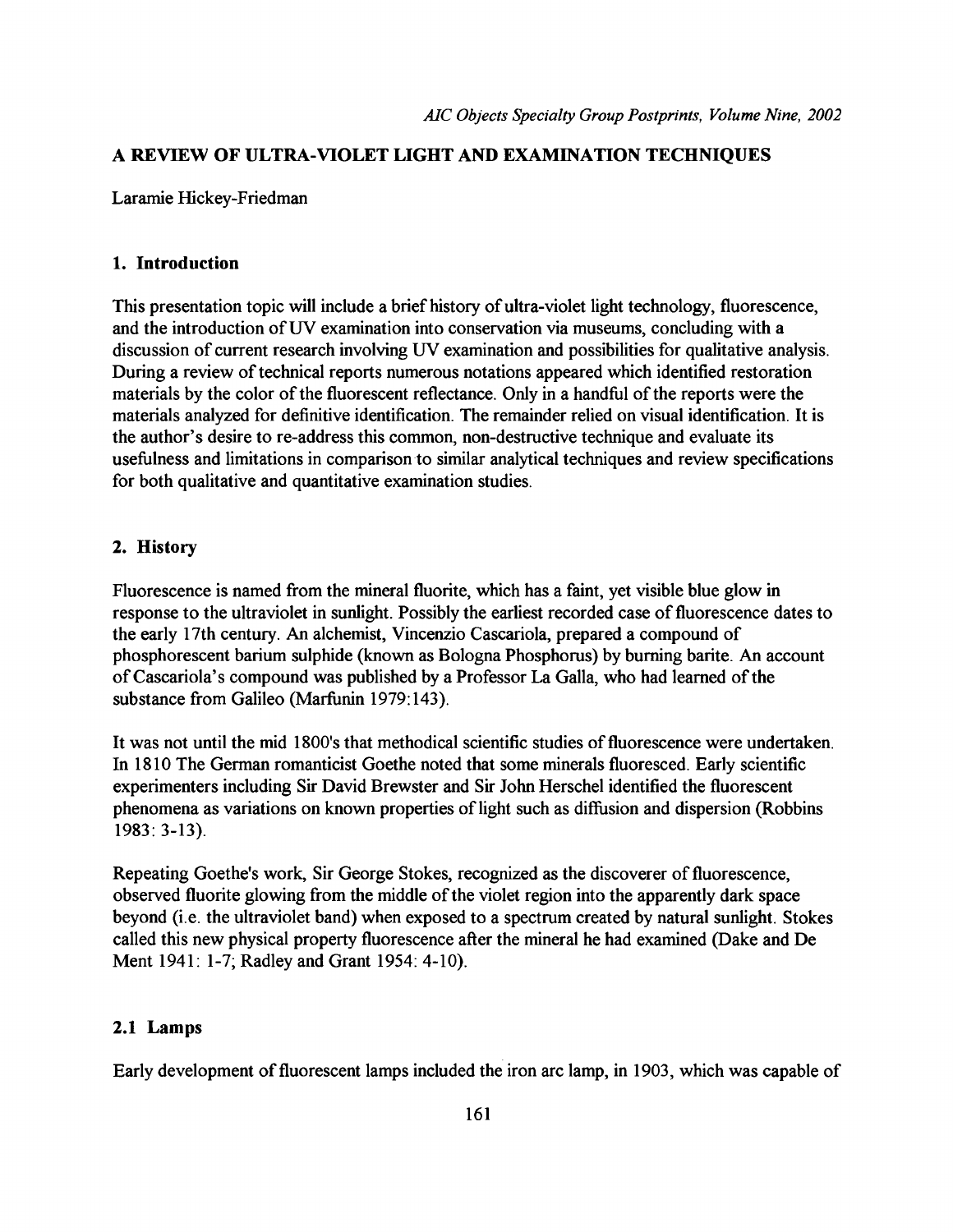producing abundant short-wave light (Radley and Grant 1954:11-13). That year the British Museum of Natural History created in London the first public display of fluorescent minerals, the precedent for the use of ultra-violet examination in museums.

In the 1920s and 1930s, new sources of ultra-violet light were developed. One, the argon bulb, was only able to produce low intensities. Another, known as the Nico lamp, was more effective, but very costly to manufacture. Dr. Robert Wood developed a glass filter capable of passing only ultraviolet, leading to the development of the first mercury vapor lamps. This type of lamp, known as a Wood's light, is the hand-held ultraviolet light typically found in conservation laboratories. The nickel-plated glass filter allows the emission of UV-A long wave from 320-380nm, with a peak at 365nm. Other lamps commonly used for the non-destructive examination of artwork are short wave lamps. The short wave band or UV-C runs from 180 to 280nm with a peak at 254nm.

# 2.2 Museums

Art historians and museum curators have long relied on differential fluorescence and the occurrence of fluorescent glues, varnishes, plasters, and plastic resins to help them detect signs of hidden repairs and forgery. The invention of the Wood's light at the end of the 1920's led to the eventual widespread use of UV in the examination of works of art. The technique was embraced by curators and later conservators for its non-destructive diagnostic capabilities.

In 1931 the Metropolitan Museum of Art published a book by James Rorimer, "Ultra-violet Rays and Their Use in the Examination of Works of Art". This is one of the earliest published examples of the widespread use of UV examination in museums. Rorimer sought to establish this technique as a valuable analytical tool for museums. It is worthwhile to note that he recommended UV photography as a means of recording the fluorescence, and for reproducibility, but made little mention of standards.

The other hallmark publication, "Fluorescence Analysis in Ultra-Violet Light", by Radley and Grant (1933), devotes an entire chapter to UV examination of museum artifacts. It cites uses of UV illumination to distinguish between genuine objects and fakes, and for the enhancement of surfaces.

# 3. Mechanics

To begin to understand UV examination it is useful to appreciate the mechanics of fluorescence. Simply, fluorescence is luminescence in which light of a visible color is emitted from a substance under stimulation or excitation by ultra-violet radiation. The light is given off only while the stimulation continues; in this the phenomenon differs from phosphorescence, in which light continues to be emitted after the excitation by other radiation has ceased.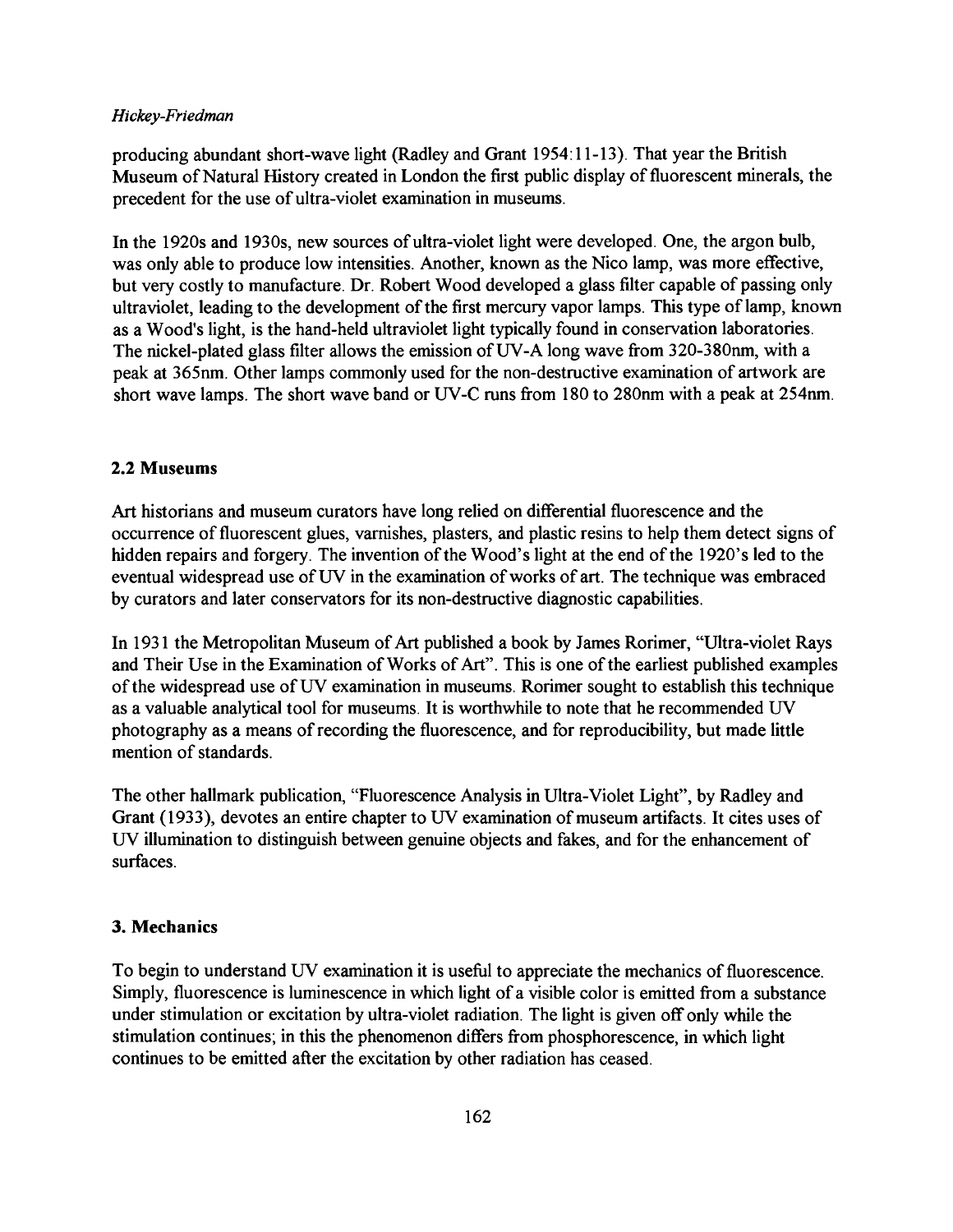The theory of molecular luminescence (fluorescence and phosphorescence) is fairly well understood. When light (or energy) hits a substance, the incoming energy will either pass through or be temporarily absorbed. This is dependent on the molecular structure of the substance and the wavelength of the energy. The energy that is absorbed by a molecule is stored as increased electron vibrational or even rotational motion, and, if there is sufficient energy, as an elevation in the molecule energy states (molecular excitation). The absorbed energy is released in the visible spectrum as the molecule relaxes. The slight shift in wavelength from the UV to the visible range is a result of prior vibrational relaxation.

Photons of visible light, and especially those of ultraviolet light wavelengths, typically have sufficient energy to cause a transition into one of the excited states. The energy must be of a type that is appropriate to the molecular structure; excitation energy that is at less ideal wavelengths may still produce fluorescence, but at a lower intensity. This explains why fluorescence occurs or is perceived differently during the examination of non-similar materials.

## **4. Uses**

Today, ultra-violet lights are primarily used as a diagnostic tool for identifying surface inconsistencies on the object, such as inpainting or fills. UV illumination has proven to be an important non-destructive technique for initial diagnostic examination. By taking advantage of the scientific properties, surface variations can be identified and noted. Some examples of this are: sizing in paper and textiles; varnishes on paintings, and furniture; and fills and repairs on ceramics.

It is very useful during cleaning to observe the success of a treatment, or to examine a group of several similar objects looking for inconsistencies or matching qualities. The UV light is an immediate tool, easy to use, low in cost, needing only a dark room and protective glasses. Virtually anyone can see surface inconsistencies with UV light.

## **5. Limitations**

# **5.1 Standards**

The limitations of UV examination become immediately apparent when the technique is applied for qualitative analysis. While early scientific publications stressed the use of standards and reproducibility, this is no longer customary practice. An informal survey of conservation labs will show that there are a variety of lamps with differing emission, the UV emission is not routinely measured, and comparable standards are not utilized. While photographers tend to have a more standardized methodology, the energy sources used for UV photography tend to vary.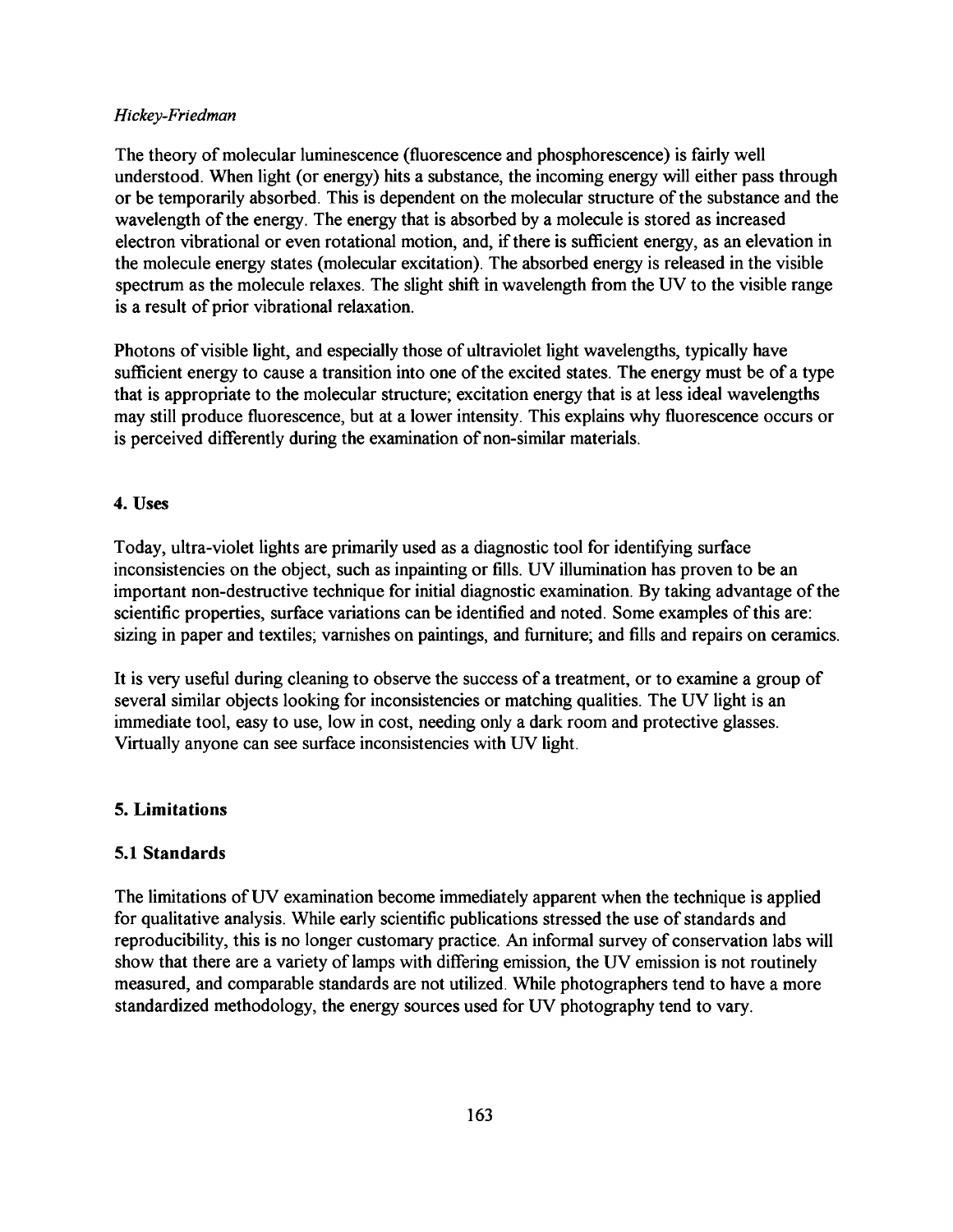## **5.2 Detector Reliability**

A recent review of 20th century conservation records and published articles yielded a number of references for material identification by visible fluorescence using UV examination. The most common of these materials is shellac, which fluoresces a strong orange color. This can become a great concern for accuracy since the detector is essentially the human eye and there can be no repeatable recording of the results.

A number of researchers from other fields, primarily petrology, have addressed procedural concerns. Of these, the classification of fluorescent color is typically foremost. It is generally agreed that a standardized system is needed, but to date a number of schemes have been used, including generalized color groups, the Pantone Color System (which is a standard in the printing industry), and the AdMark system.

#### **5.3 Misidentification**

Ambient conditions and exposure to certain rays and chemicals can have an effect on fluorescence. Previous exposure to heat may alter color and intensity, but this effect has not been studied in detail. At the outset, and increase in pressure will amplify fluorescent intensity, up to a threshold, after which the intensity will decline. Prior exposure to x-ray radiation may make nonfluorescing substances fluoresce. A similar phenomenon may occur due to exposure to some certain acids and alkalis.

In the case of resins and adhesives, there is strong evidence to suggest mixtures were often employed when restoring works of art. The shellac molecule fluoresces so strongly that in small amounts it can overpower the fluorescence of other molecules.

#### **6. Discussion**

All of the preceding information is readily available and accepted. However, what does not seem to have been addressed is whether the conservation community should look to new methods and technology to increase the knowledge gained from UV examination, and if there is a justification for improving the technique. Can conservators can improve UV examination with reproducible and qualitative results through standard examination techniques?

To answer this question it is important to examine the whole picture. Most people would still agree with James Rorimer: it is a great diagnostic tool. However, to standardize the technique we must look at the equipment and the methods employed. A variety of UV light sources are commercially available, and even lamps of the same type do not necessarily produce the same output as their filaments may emit somewhat different wavelengths. To block the visible light which is a side effect in the production of ultraviolet, manufacturers use a variety of filters which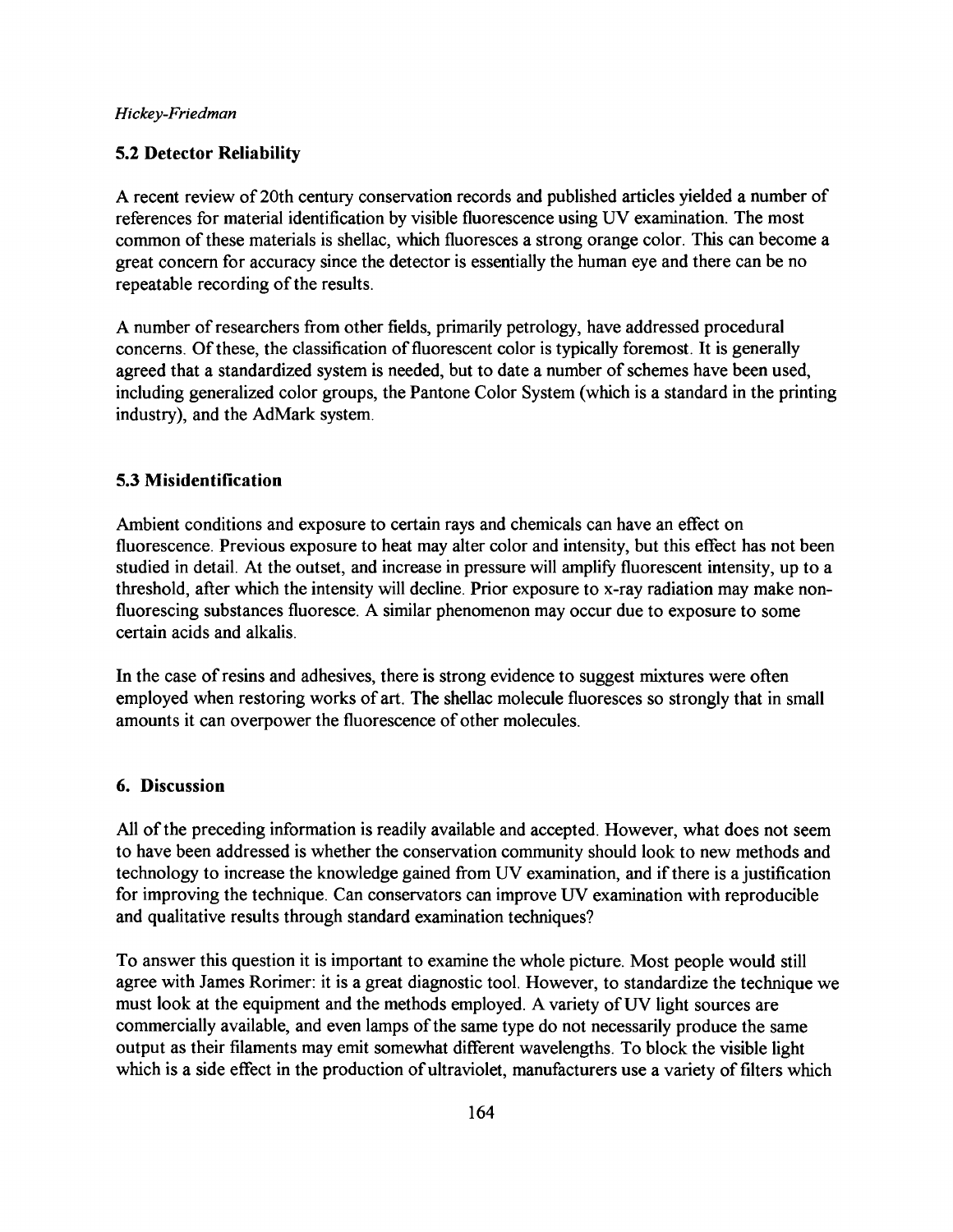also have dissimilar properties.

The spectra emitted by different types of lamp are even more varied. Shortwave and longwave lights produce different results in some materials. Since the shortwave light has a shorter wavelength than the long wave, the resulting fluorescence will also tend to have a shorter wavelength (Stoke's Law).

Additionally, these lamps are not very efficient when compared to the energy sources for analytical equipment. After the addition of filters, the long wavelengths are reduced to as little as 11% of the original output, while the shortwave is about 43%. In addition, both lamps and filters become more opaque over time, due to interaction of their materials with the light source (Fig. 1).

Since the brain is highly subjective with regard to color, various devices have been developed over the years to measure the intensity and color of fluorescence, such as fluorimeters, colorimeters, spectrophotometers and Raman spectroscopy. Other simpler devices may also be used, such as handheld photographic light meters. Some of these devices operate by comparing the sample to artificial light. Others use photo-cells and actually measure the wavelength of the emitted light. Another instrument to measure fluorescence is not needed. What could be useful is a way to standardize the examination of artwork with UV, a method that can be repeated and recorded.

It is not unusual for conservation to look towards other fields for adapting technology. Mineralogy, forensics, holography, and the biological sciences continue to use fluorescence. What conservation needs is a hand-held, easily portable and inexpensive method to roughly measure the visible emission of energy from the irradiated object. An analytical technique widely used in medical and forensic applications may be the answer. This is a liquid crystal tunable filter and charge-coupled device, based on visible reflectance hyperspectral imaging.

## **6.1 Standards**

As mentioned previously, different wavelengths of excitation light may all produce some degree of fluorescence, but the intensity of fluorescence may vary significantly. Since changes in any of the fluorescent light intensities will alter the overall color, it is advisable to use the same source throughout a study.

Certain details should be recorded during examination, including the type of UV source, the distance between the source and the object, and the distance between the object and the observer (or camera). For consistency, these distances should be kept constant, and recorded. Since irradiation and other chemical alteration can influence fluorescence, it is important to know the past history of the object.

For descriptive purposes, conservators could look into adapting an existing system (such as Munsell) using the three visual descriptors of color: brightness (the fluorescent intensity),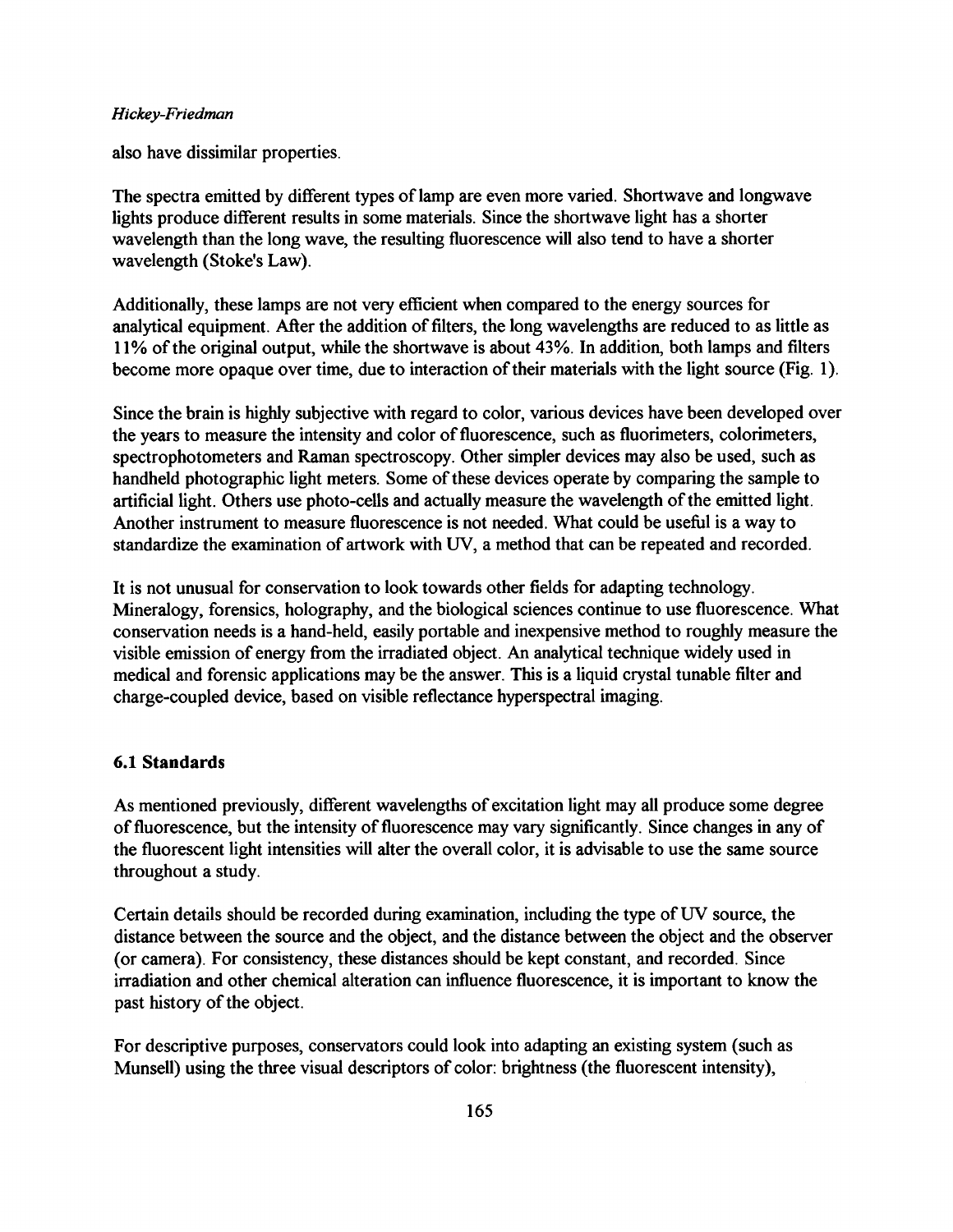saturation (how much white is mixed with the basic color, ranked pale, medium, deep), and hue (primary and secondary colors). In any case, exotic and potentially confusing terms (such as hazel or turquoise) should be avoided.

## **7. Conclusion**

It is the desire of the author that this presentation promote more discussions about the use of ultra-violet examination. This technique is still a viable diagnostic tool for evaluating surface and coating inconsistencies. It is immediate, and in many institutions one of the few available, affordable techniques. With this in mind a method for recording reproducible results is important.

## **Acknowledgments**

I would like to express my gratitude to Marco Leona, Head of Scientific Research, and John Hirx, Head of Objects Conservation at the Los Angeles County Museum of Art for their support and numerous discussions on the subject of UV examination. Marc Walton, PhD candidate, Research Laboratory for Archaeology and the History of Art, Oxford University provided the information on liquid crystal tunable filters and charge-coupled devices as well as moral support.

# **References**

Dake, H.C. and J. De Ment. 1941. *Fluorescent light and its applications.* New York: Chemical Publishing Company.

de la Rie, E. R. 1982. Fluorescence of paint and varnish layers (Part I). *Studies in Conservation.*  Vol. 27. 1-7.

Marfunin, A.S. 1979. *Spectroscopy, luminescence and radiation centers in minerals.* Translated by V. V. Schiffer. Berlin: Springer-Verlag.

Radley, J. A. and J. Grant. 1954. *Fluorescence analysis in ultra-violet light.* London: Chapman & Hall Ltd. 11-110.

Rorimer, J.J. 1931. *Ultra-violet rays and their use in the examination o f works of art.* New York: Metropolitan Museum of Art.

Skoog, D. A. and J.J. Leary. 1992. Principles of instrumental analysis. 4<sup>th</sup> Edition. New York: Harcourt Brace College Publishers. 123-194.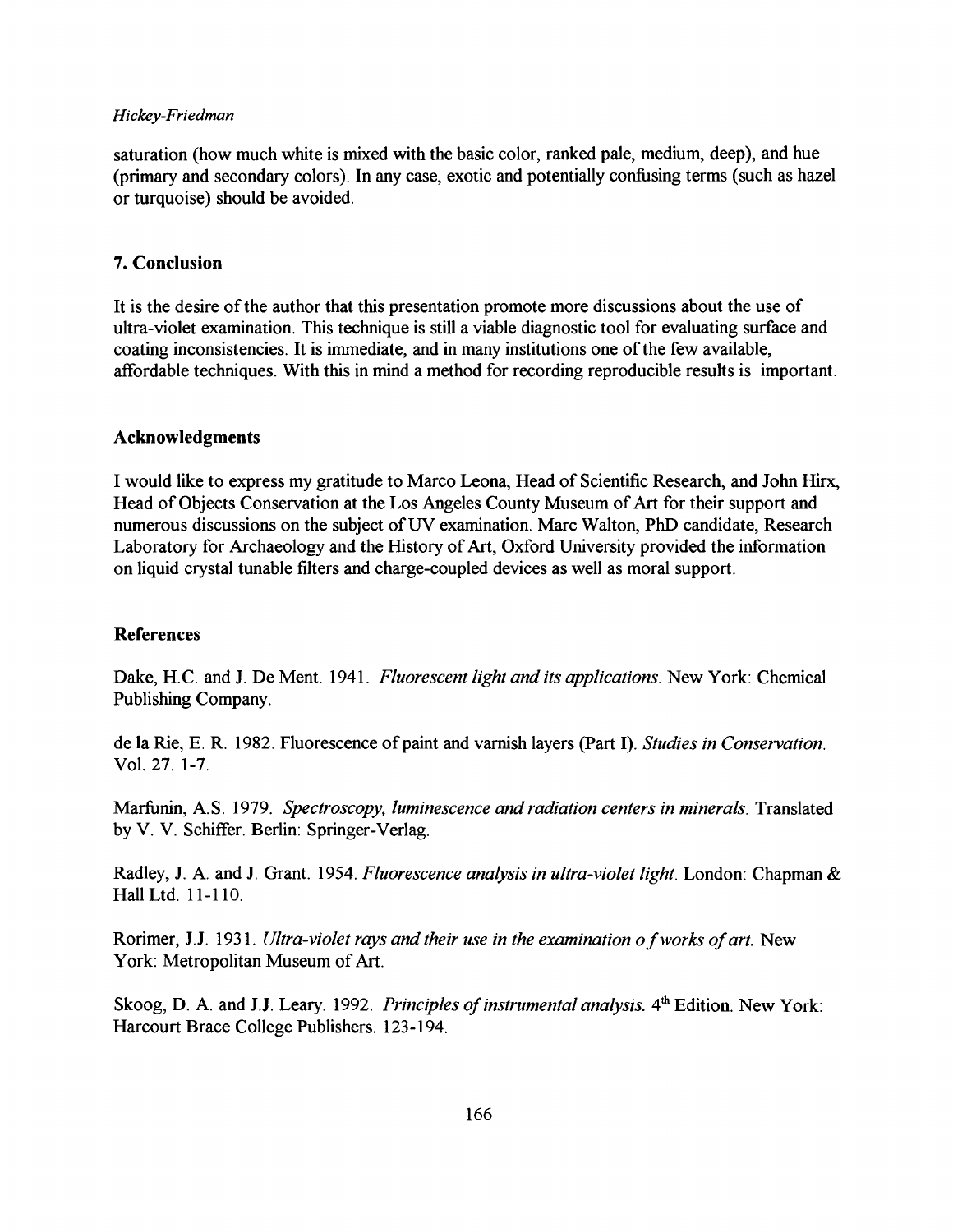Zuzak, K. J., Schaeberle, M. D., Lewis, E. L., and I.W. Levin. 2002. Visible reflectance hyperspectral imaging: characterization of a non-invasive, in vivo system for determining tissue perfusion. *Analytical Chemistry*. 2021-2028.

## Author's Address

The Menil Collection, 1511 Branard, Houston, TX 77006. Lhickey-friedman@menil.org